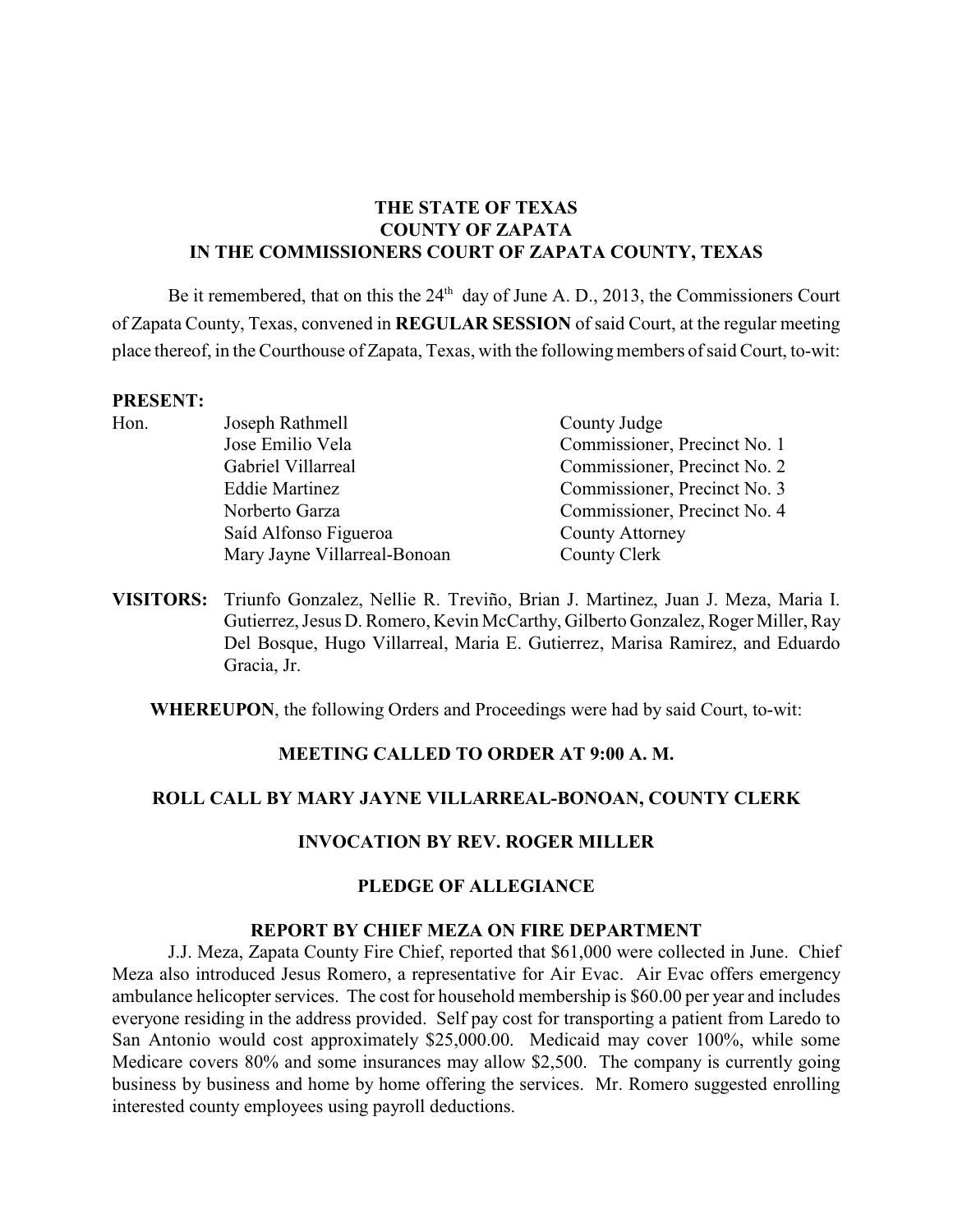#### **PRESENTATION BY SHERIFF'S OFFICE**

Sheriff Alonso Lopez and Chief Deputy Ray Del Bosque introduced Bryan Bartula of Crown Correctional Phone Company. Mr. Bartula made a presentation and explained the new inmate calling system. Revenues will increase to approximately \$7,260 per month for regional jail and \$8,000 for county jail. Amounts will vary depending on the number of inmate calls. This will be at no cost to the county.

Commissioner Vela commended the Sheriff's Office for working with the county to help the budget.

## **ORDER APPROVING INVOICES**

Motion was made by Commissioner Villarreal, seconded by Commissioner Garza, to approve invoices as presented by Triunfo Gonzalez, County Auditor.

The above motion, being put to a vote, was approved by the affirmative vote of all members of the Court.

## **ORDER APPROVING CHECKS ISSUED**

Motion was made by Commissioner Vela, seconded by Commissioner Garza, to approve checks issued as requested by Hon. Romeo Salinas, County Treasurer.

The above motion, being put to a vote, was approved by the affirmative vote of all members of the Court.

# **PRESENTATION BY PUBLIC POWER POOL (P3) ON THE NEW ELECTRICITY CONTRACT FOR ZAPATA COUNTY BY MR. DAVID QUINN, PROGRAM MANAGER**

(No one present for presentation.)

## **ORDER ACCEPTING OPTION FIVE AS PRESENTED BY TEXAS DEPARTMENT OF TRANSPORTATION**

Motion was made by Commissioner Vela, seconded by Commissioner Villarreal, to accept option number five in regards to the reconstruction of the Veleño Bridge as presented by Eddie Gracia of the Texas Department of Transportation. Alcoves will be placed and will not require additional structures for the bridge. They will go out for bids in March of 2014 and construction will take approximately 3 years to complete.

The above motion, being put to a vote, was approved by the affirmative vote of all members of the Court.

Dr. Hildegardo Flores commented on the scenic area park which has been trashed and covered with debris. Mr. Gracia will look into this and try to resolve the issue.

## **ORDER APPROVING ADDITIONAL PAYMENT TO WALLACE GROUP FOR ADDITIONAL VISITS TO VERIFY COMPLETION OF MOLD REMEDIATION PROJECT**

Motion was made by Commissioner Vela, seconded byCommissioner Martinez, to approve additional payment in the amount of \$2,878.00 to be paid to the Wallace Group for additional visits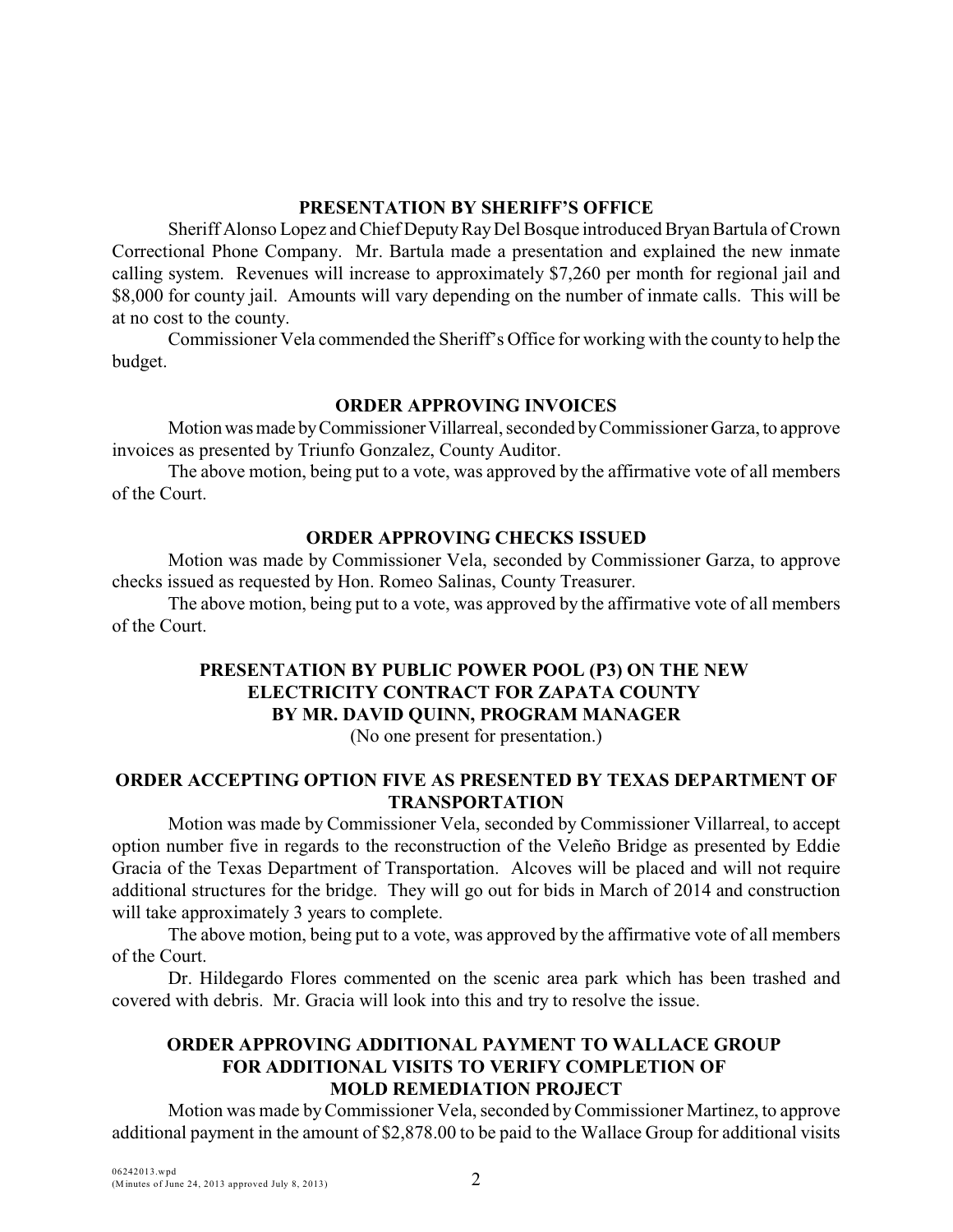to verify completion / punch list of the projects for mold remediation project as requested by Hon. Joe Rathmell, County Judge.

The above motion, being put to a vote, was approved by the affirmative vote of all members of the Court.

## **ORDER APPROVING SERVICES OFFERED BY KEVIN McCARTHY OF FIRST FINANCIAL GROUP OF AMERICA**

Motion was made by Commissioner Garza, seconded by Commissioner Martinez, to approve the services as presented and offered by Kevin McCarthy, Life & Health Insurance Consultant, of First Financial Group of America and provide said services to Zapata County as requested by Nellie R. Treviño, Personnel Director.

The above motion, being put to a vote, was approved by the affirmative vote of Commissioners Garza, Martinez, and Villarreal. Commissioner Vela abstained. Motion carried.

# **ORDER TO TABLE REQUEST BY FIRE CHIEF MEZA FOR SALARY INCREASE FOR EMS COORDINATOR**

Motion was made byCommissioner Garza, to approve salary increase for EMS Coordinator. Commissioner Garza rescinded his motion.

Motion was made by Commissioner Garza, seconded by Commissioner Martinez, to table request by Fire Chief Meza regarding request for salary increase of .25 cents per hour for the EMS Coordinator to come from line-item 10-543-167 Salaries.

The above motion, being put to a vote, was approved by the affirmative vote of all members of the Court.

# **ORDER TO TABLE REQUEST BY FIRE CHIEF MEZA FOR SALARY INCREASE FOR LIEUTENANT**

Motion was made by Commissioner Martinez, seconded by Commissioner Martinez, to table request by Fire Chief Meza regarding request for salary increase of .90 cents per hour for the Lieutenant, to come from line-item 10-543-167 Salaries.

The above motion, being put to a vote, was approved by the affirmative vote of all members of the Court.

# **ORDER APPROVING ADOPTION OF INVESTMENT POLICY FOR ZAPATA COUNTY**

Motion was made by Commissioner Martinez, seconded by Commissioner Garza, to approve adoption of Investment Policy for Zapata County as required under Local Government Code 116.112 and Government Code Chapter Section 2256.005(e) as requested by Romeo Salinas, County Treasurer.

The above motion, being put to a vote, was approved by the affirmative vote of all members of the Court.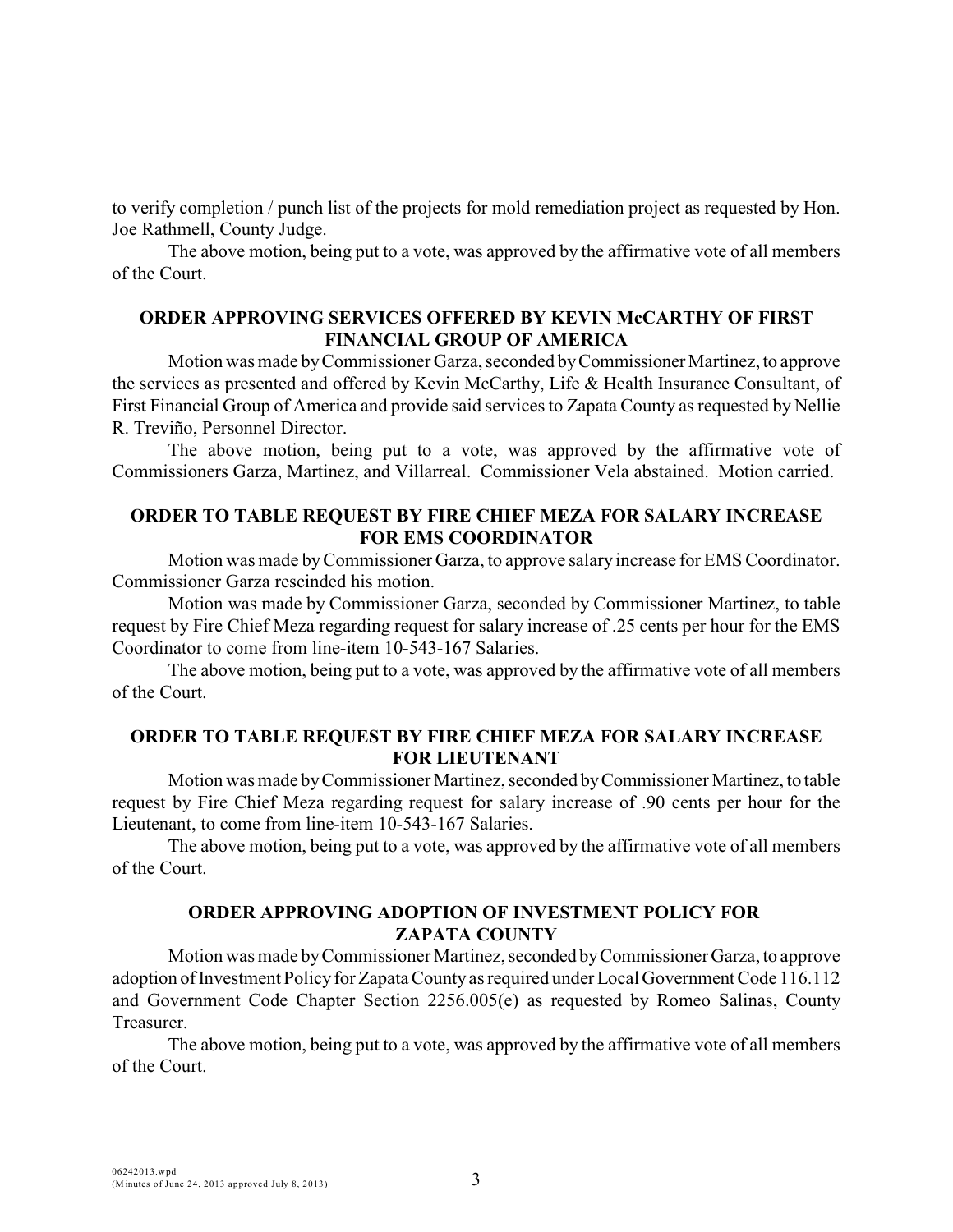#### **ORDER APPROVING NOTIFICATION TO COMMISSIONERS COURT OF NO INVESTMENT CHANGES IN CURRENT INVESTMENTS METHOD AND PROCEDURES AS PER SECTION IV OF COUNTY INVESTMENT POLICY FOR 2013**

Motion was made by Commissioner Garza, seconded by Commissioner Martinez, to approve notification to Commissioners Court of no investment changes in current investments method and procedures as per Section IV of County Investment Policy for 2013 as requested by Romeo Salinas, County Treasurer.

The above motion, being put to a vote, was approved by the affirmative vote of all members of the Court.

## **ORDER APPROVING USE OF THE OSWALDO H. AND JUANITA G. RAMIREZ EXHIBIT HALL FOR A WRESTLING EVENT FOR THE CONVENTION AND VISITOR'S BUREAU**

Motion was made byCommissioner Vela, seconded by Commissioner Villarreal, to approve the use of the Oswaldo H. and Juanita G. Ramirez Exhibit Hall for a fee of \$500.00 on Saturday, July 13, 2013 for a wrestling event for the Convention & Visitor's Bureau as requested by Karran Westerman, Zapata Convention and Visitors Bureau.

The above motion, being put to a vote, was approved by the affirmative vote of all members of the Court.

#### **ORDER APPROVING LINE ITEM TRANSFERS**

Motion was made by Commissioner Martinez, seconded byCommissioner Vela, to approve the following line-item transfer:

FROM: ZC Museum of History 10-668-482 Contract Services \$5,000.00 TO: ZC Museum of History 10-668-336 Supplies & Services \$5,000.00 as requested by Dr. Hildegardo E. Flores, Zapata County Museum

The above motion, being put to a vote, was approved by the affirmative vote of all members of the Court.

Motion was made by Commissioner Martinez, seconded by Commissioner Villarreal, to approve the following line-item transfer:

| FROM: | Rents & Royalties            | 10-370-801       | Royalties                | \$10,000.00 |
|-------|------------------------------|------------------|--------------------------|-------------|
| TO:   | <b>Custodial Maintenance</b> | 10-516-456       | Maintenance              | \$10,000.00 |
| FROM: | Rents & Royalties            | 10-370-801       | Royalties                | \$6,850.00  |
| TO:   | <b>Contracted Services</b>   | $10 - 516 - 730$ | <b>Contract Services</b> | \$6,850.00  |
|       |                              |                  |                          |             |

as requested by Maria Gutierrez, Maintenance Supervisor.

The above motion, being put to a vote, was approved by the affirmative vote of all members of the Court.